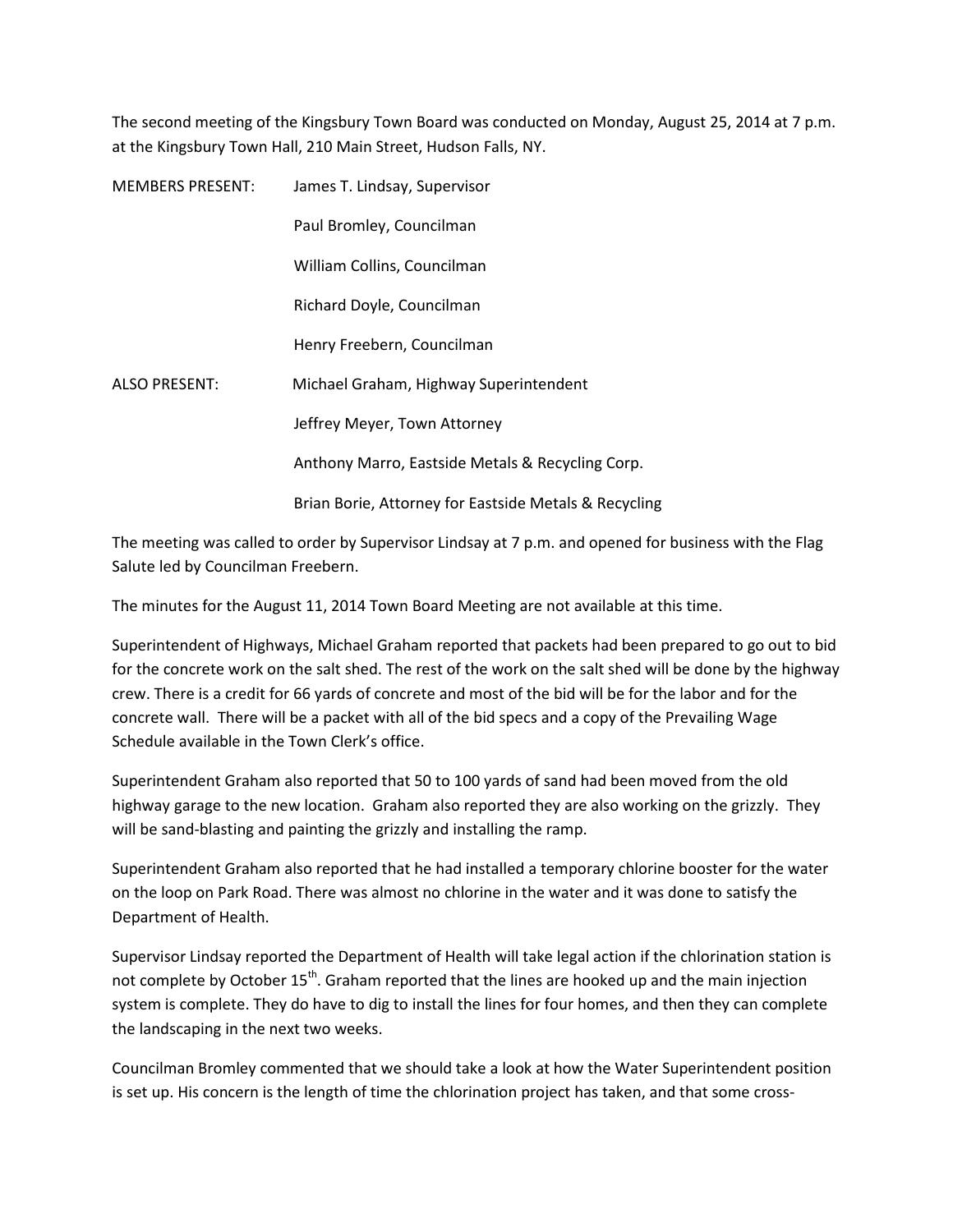training should happen to avoid any possible delays. Water Superintendent, James Chase had been out of work due to surgery. Supervisor Lindsay reported that the Water District is paying 75% of the Water Superintendent's salary. Graham commented that is correct, the Water Superintendent works with the Highway Department in the winter time. Superintendent Graham reported that he should be getting his license after taking a course that would enable him to take water samples for testing. Both Superintendent Graham and Superintendent Chase will need a higher license to be involved in the injection station of the new chlorination system.

Graham reported that the chlorination system should be complete by the end of September.

 Brian Borie, Attorney for Eastside Metals and Recyclers, Corp. asked if the Town Attorney Jeffrey Meyer had received any paperwork from the litigation and the withdrawal of the application for a junkyard license from Weitsman. Attorney Meyer stated on Friday afternoon (August 22, 2014) he received a courtesy copy of a lawsuit that had been filed by Northeast Metals suing Anthony Marro and the family businesses for breach of contract, fraud and a standard laundry list of things. Apparently Attorney Meyer was the first person to receive a copy of the lawsuit. As a result of the lawsuit against Eastside Metals and Recyclers, Corp., the Weitsman group withdrew their application for a junkyard license that was pending before the Town Board.

Anthony Marro reported that he knew the lawsuit was coming, but he had not seen a copy of the lawsuit. Marro stated Northeast Metals is trying to put a hold on the pending sale of Eastside Metals to the Weitsman group. Marro also stated there were a couple of negotiation tactics that came out this afternoon and Weitsman said the deal is off. At 4 p.m. this afternoon Marro received a call from Adam Weitsman saying the deal was on again and they are still in negotiations with the pending sale of Eastside Metals and Recycling, Corp. Marro is confident the sale will happen and would like an extension on the junkyard license until it does. Supervisor Lindsay asked Marro if Eastside had everything in place to continue operation. Marro stated the environmental insurance and the bond held by the Town were still in place. Councilman Freebern asked Anthony Marro if Weitsman backed away from the deal with Eastside because of the lawsuit from Northeast Metals. Marro replied that was the secondary reason, the main reason being the guarantee of the property, whether it was going to be a corporate guarantee or a personal guarantee. Supervisor Lindsay asked if it was possible for a judge to say there can be no sale until the lawsuit Northeast Metals has against Eastside is settled. Town Attorney Meyer responded that it was possible. He explained that the first two procedural steps have been taken to stop the sale. Attorney Meyer also stated that in April Eastside had stated they would not have two licenses on one piece of property. Councilman Bromley asked how long the litigation would take. Attorney Borie responded he did not know, litigation could take a long time. Councilman Bromley asked if Northeast had an investment in their attempt to purchase Eastside. Marro responded that Northeast claimed that there was \$24,000 investment that he was responsible for. Then they came back and said he was responsible for half of that amount, to which Marro was agreeable. Marro feels there is bad blood between Northeast Metals and Weitsman and Northeast has filed the lawsuit in an attempt to stop the sale of Eastside to Weitsman. Marro stated the deal with Northeast fell through because at the last minute Northeast decided Anthony would hold only 49% and not 50% of the company. Marro believes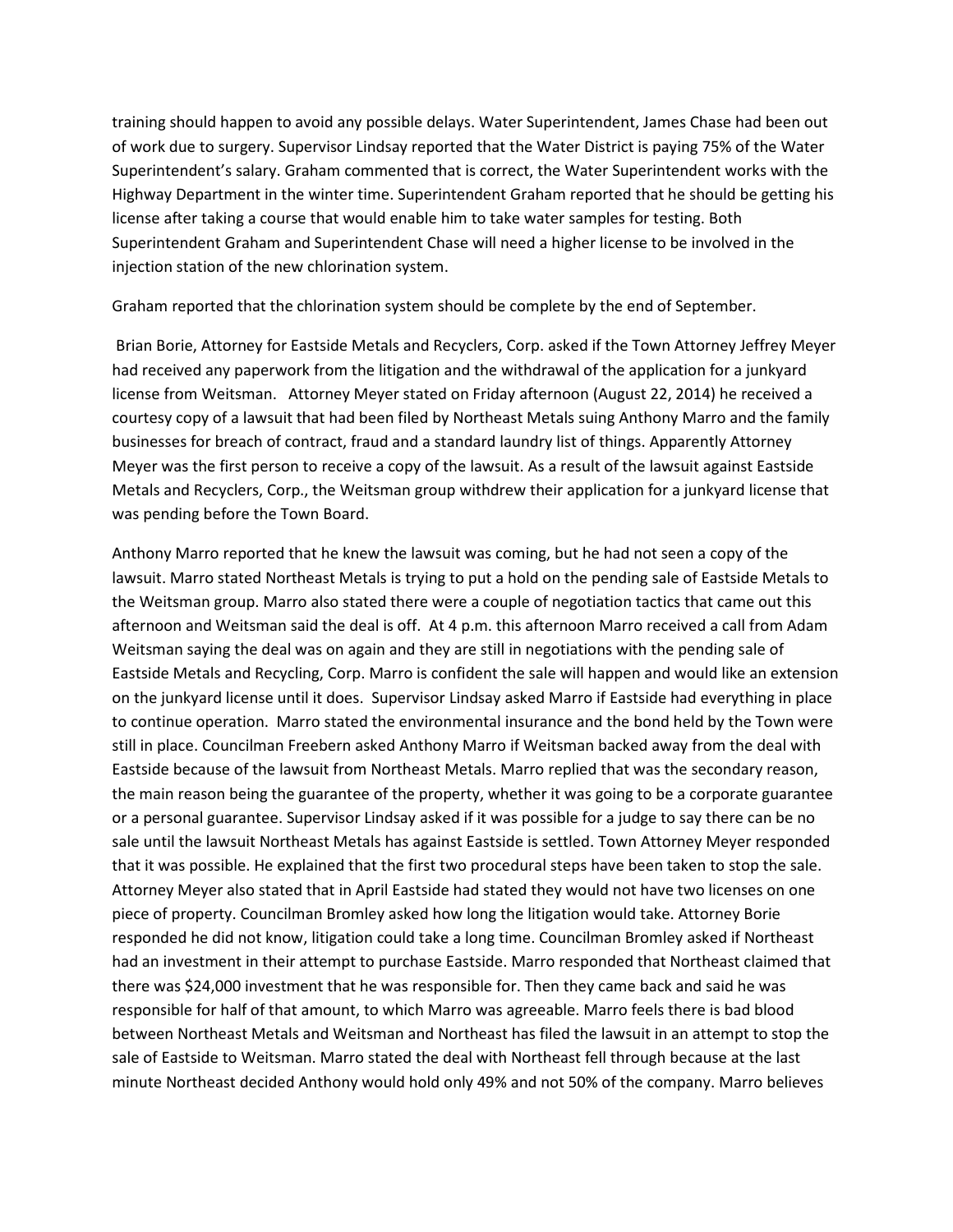the lawsuit will not stop the sale of the property to Weitsman. Attorney Meyer explained that Eastside can no longer convey a legal title; therefore, no title insurance company will insure you.

Supervisor Lindsay stated he has no problem extending the license for Eastside to operate as long as they have their insurance in place.

Attorney Borie feels the lawsuit is pretty baseless. Borie would like one month to determine if the lawsuit will be over quickly or be drawn out for a long period of time.

Councilman Freebern requested an executive session for counsel in the matter of Eastside Metals and Recyclers, Corp.

Attorney Meyer asked Marro if Eastside has a workman's compensation policy. Marro responded they do carry workman's compensation and they also have had a payroll management company. Councilman Bromley asked how long they have had the payroll management company and if they had maintained the workman's compensation. Marro responded they have had the payroll management company for 2 or 3 months and have maintained the workman's compensation. Marro stated when Northeast withdrew from the sale they cancelled all the policies. At that time Marro set up an account to make sure everything remained in place.

Town Attorney Meyer will contact Attorney Borie in the morning after conferring with legal counsel in the executive session.

Town Attorney Meyer reported on the status of RWS. The Planning Board issued an approval that authorized RWS to operate on Saturday's from midnight until 3 p.m. Meyer also reported that there were misunderstanding about improvements. RWS is now clear about what improvements are necessary. The improvements must be complete by September 15, 2014. If the improvements are not complete RWS will not be allowed to operate the additional hours on Saturday's the Planning Board has granted them. The improvements include the 16 foot fence along Ferguson Lane, more sound blankets, a log wall on the southeast corner and re-orient the door facing east. On September 15, 2014, Code Enforcement Ross Cortese will conduct an inspection at RWS to make sure the improvements have been made. If the improvements are incomplete, RWS will be unable to operate on Saturday's.

Supervisor Lindsay received a call from the school looking for support proclaiming September as Attendance Awareness Month. A motion by Councilman Freebern seconded by Councilman Collins and carried by a vote of 5 ayes for the following resolution:

### FROM THE OFFICE OF THE SUPERVISOR

 Resolution No. 11 of 2014 Adopted August 25, 2014 Introduced by Councilman Freebern who moved its adoption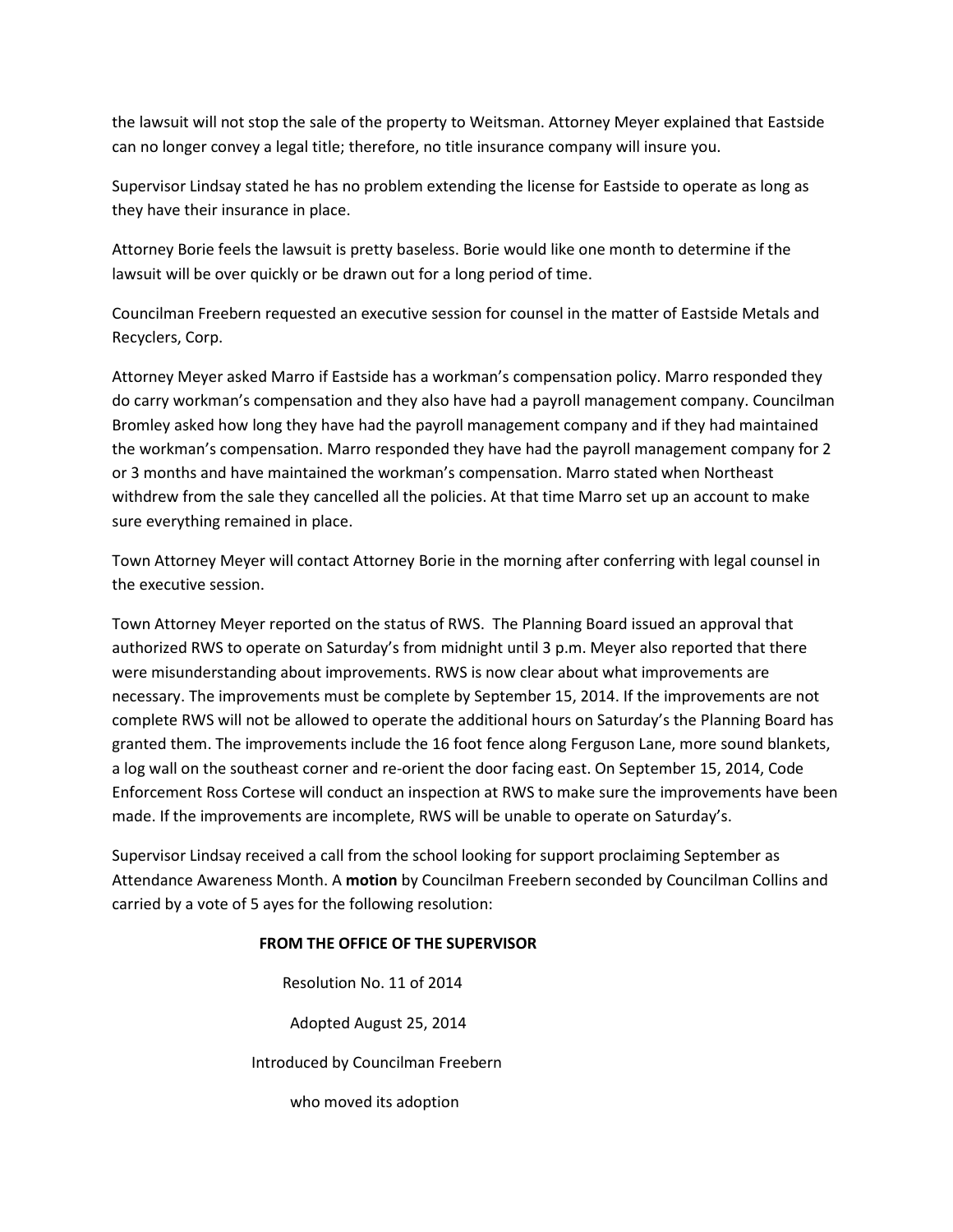#### Seconded by Councilman Collins

### Proclamation of September as Attendance Awareness Month

WHEREAS good attendance is essential to student achievement and graduation, and we are committed to dedicating our resources and attention to reducing chronic absenteeism rates, with a focus starting as early as kindergarten,

WHEREAS chronic absence – missing 100 percent or more of school for any reason including excused and unexcused absences, or just two of three days a month – is a proven predictor of academic trouble and dropout rates,

WHEREAS improving attendance and reducing chronic absence takes commitment, collaboration and tailored approaches to particular challenges and strengths in each community,

WHEREAS chronic absence predicts lower third-grade reading proficiency, course failure and eventual dropout, it weakens our communities and our local economy,

WHEREAS the impact of chronic absence hits low-income students and children of color particularly hard if they don't have the resources to make up for lost time in the classroom and are more likely to face systemic barriers to getting to school – such as unreliable transportation ,lack of access to health care, unstable or unaffordable housing,

WHEREAS chronic absence exacerbates the achievement gap that separates low-income students from their peers, since students from low-income families are both more likely to be chronically absent and more likely to be affected academically by missing school. Absenteeism also undermines efforts to improve struggling schools, since it's hard to measure improvement in classroom instruction if students are not in class to benefit from them,

WHEREAS schools and community partners can reach out more frequently to absent students to determine why they are missing school and what would help them attend more regularly,

WHEREAS schools and districts must do more to track, calculate and share the data on how many students are chronically absent so we can deliver the right interventions to the right students,

WHEREAS all students even those who show up regularly – are affected by chronic absence because teachers must spend time reviewing for students who missed lessons,

WHEREAS chronic absence can be significantly reduced when schools, parents and communities work together to monitor and promote good attendance and hurdles that keep children from getting to school,

NOW, THEREFORE BE IT RESOLVED that as the Supervisor of the Town of Kingsbury, our Town Board will stand with the nation in recognizing September as "Attendance Awareness Month."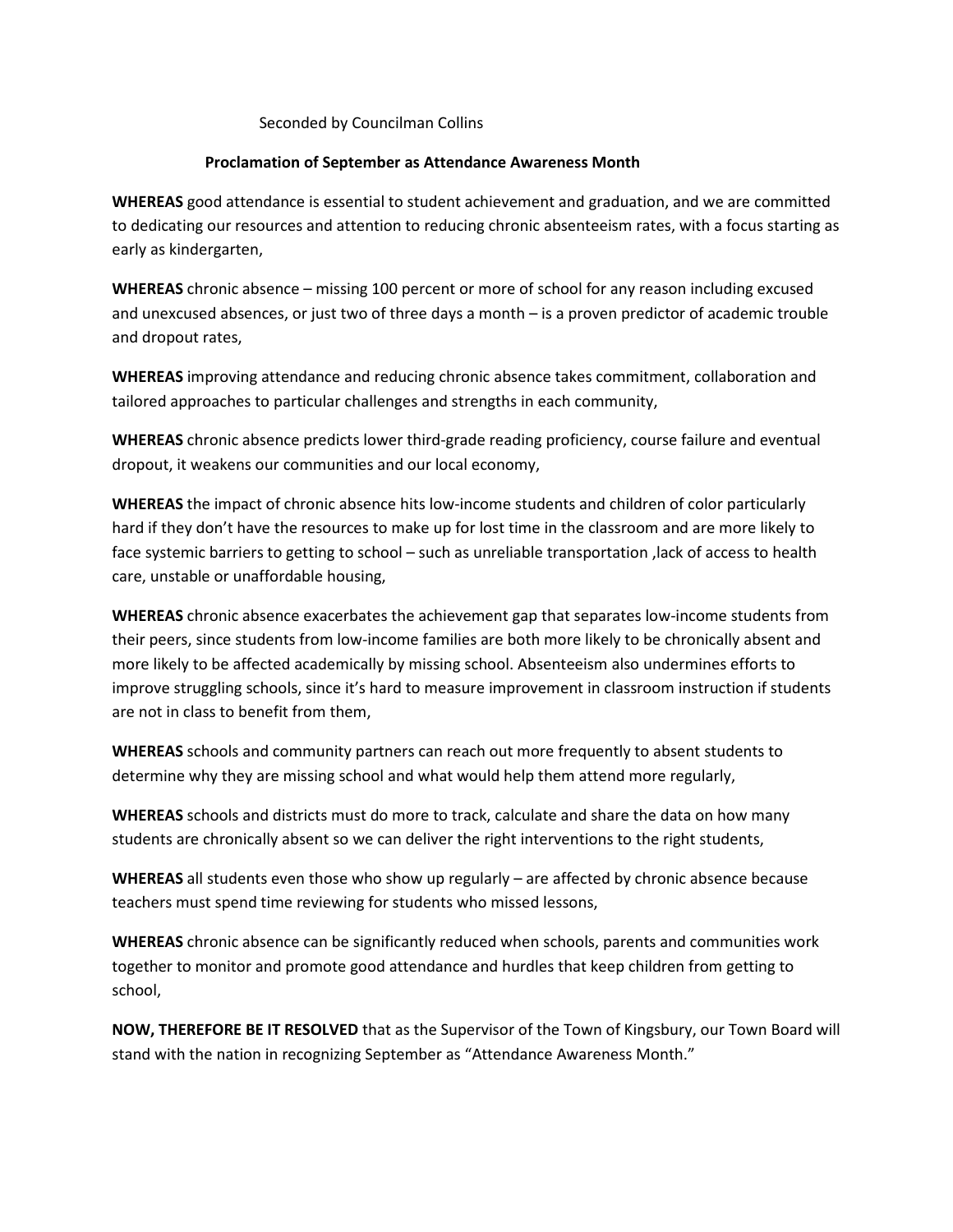We hereby commit to focusing on reducing chronic absenteeism to give all children an equitable opportunity to learn, grow and thrive academically, emotionally and socially.

James Lindsay, Town of Kingsbury Supervisor

\_\_\_\_\_\_\_\_\_\_\_\_\_\_\_\_\_\_\_\_\_\_\_\_\_\_\_\_

\_\_\_\_\_\_\_\_\_\_\_\_\_\_\_\_\_\_\_\_\_\_\_\_\_\_\_\_\_\_\_\_\_\_\_\_\_\_\_

Date

Supervisor Lindsay read a Proclamation from the Town of Kingsbury in recognition of Frank Diamond, retired Dog Control Officer.

## PROCLAMATION FROM THE TOWN OF KINGSBURY

## IN RECOGNITION OF FRANK DIAMOND

## FOR EXEMPLARY AND DISTINGUISHED SERVICE TO

# THE TOWN OF KINGSBURY

WHEREAS, Frank Diamond has served as Dog Control Officer; and

WHEREAS, Frank Diamond, after many years of dedicated service has retired.

NOW, THEREFORE BE IT RESOLVED that I, James T. Lindsay, Supervisor of the Town of Kingsbury hereby extend my deepest appreciation to Frank Diamond for his years of service.

James T. Lindsay

A motion by Councilman Bromley seconded by Councilman Doyle and carried by a vote of 5 ayes to authorize the exemption of Real Property taxes on parcels owned by the Village of Hudson Falls located in the Town of Kingsbury.

 $\overline{\phantom{a}}$  , and the contract of the contract of the contract of the contract of the contract of the contract of the contract of the contract of the contract of the contract of the contract of the contract of the contrac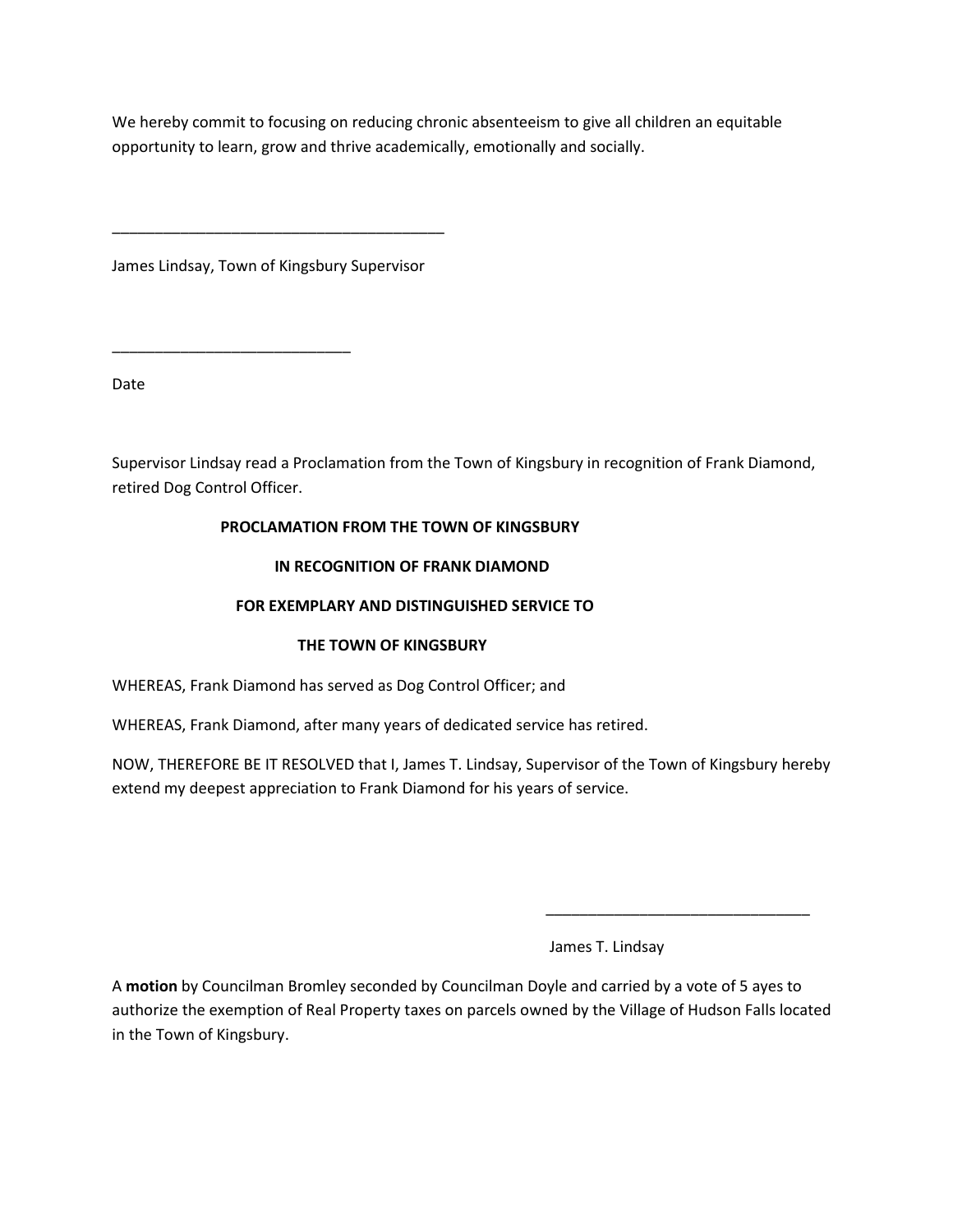### TOWN BOARD OF THE TOWN OF KINGSBURY

#### COUNTY OF WASHINGTON,STATE OF NEW YORK

Resolution No. 12 of 2014

Adopted August 25, 2014

Introduced by Councilman Bromley

Who moved its adoption

Seconded by Councilman Doyle

# RESOLUTION TO AUTHORIZE THE EXEMPTION OF REAL PROPERTY TAXES ON VILLAGE OWNED PARCELS

WHEREAS the Village of Hudson Falls has requested that it be exempted from paying real property taxes on the parcels of land located on Seventh Avenue and identified as tax map number 146.17-1-17 and also on State Route 196 and identified as tax map number 154.12-2-1.

WHEREAS the Town Board has considered the Village request, now therefore be it resolved that the Supervisor enter into an agreement with the village of Hudson Falls pursuant to Real Property Tax Law 406(3) exempting real property taxes on the parcels of land located on Seventh Avenue, tax map # 146.17-1-17 and State Route 196, tax map # 154.12-2-1.

Dated: August 25, 2014

| Those members present were:  | Voting: |
|------------------------------|---------|
| James T. Lindsay, Supervisor | Aye     |
| Paul Bromley, Councilman     | Aye     |
| William Collins, Councilman  | Aye     |
| Henry Freebern, Councilman   | Aye     |
| Richard Doyle, Councilman    | Aye     |

 Supervisor Lindsay reported that a refund for tax payments is due to Northern Electric as the result an Article 7 settlement. The Town of Kingsbury will have the Washington County Treasurer's Office cut a refund check for \$23, 0685, to Northern Electric.

Supervisor Lindsay reported that Larry Farbstein is in negotiations with Wheelabrator. Town Attorney Meyer requested an executive session to discuss litigation in the Wheelabrator matter.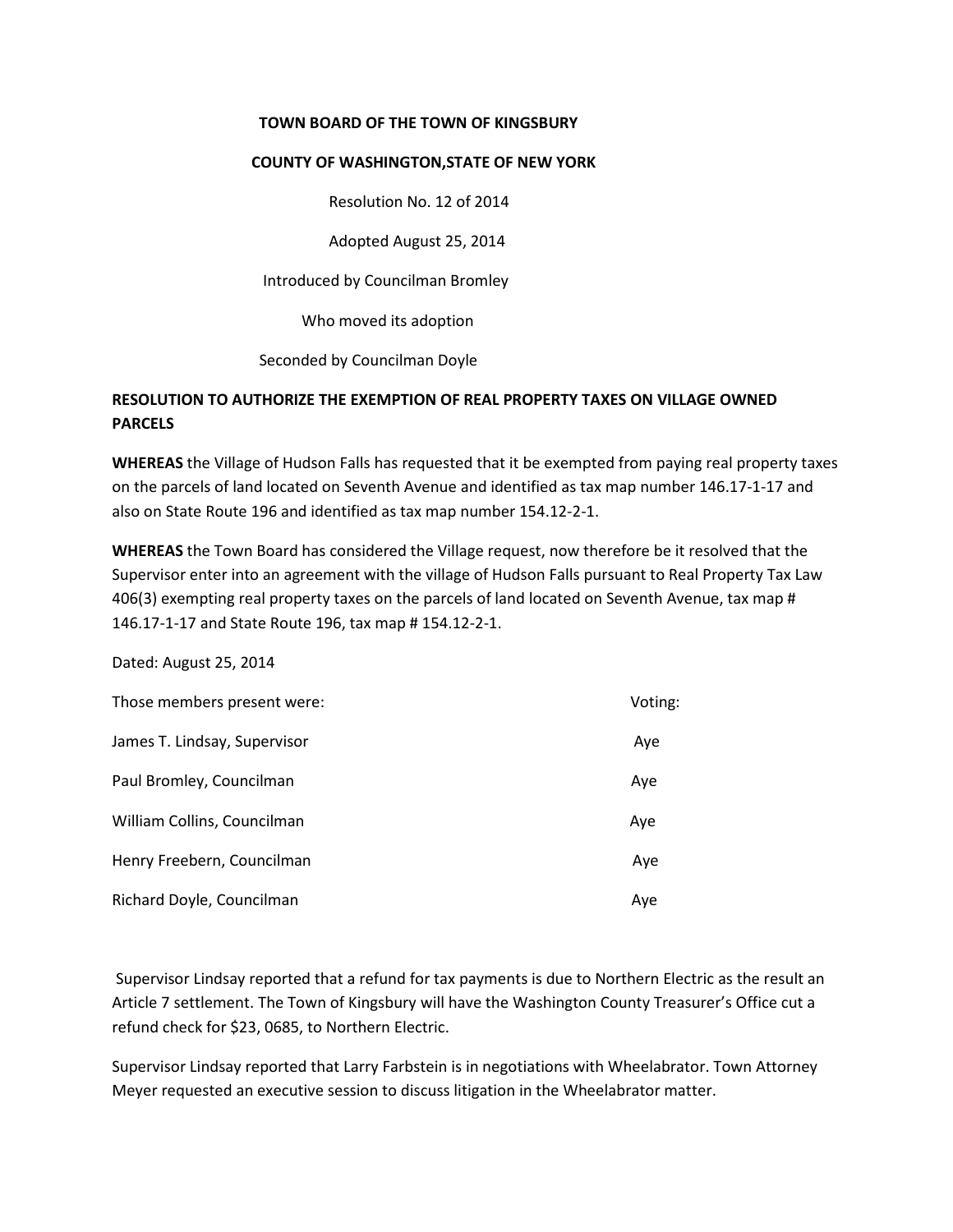Supervisor Lindsay reported that the preparation of the 2015 budget is beginning, meetings will be scheduled to discuss that.

 In a letter Sole Assessor, Colleen Adamec, gave the Town Board an update. She reported the 2014 rolls are complete. The Town had the normal Article 7's file against them. We have one small claims case at, 154.15-2-12.1, 18 Pine Street. Adamec is doing field review and new construction for the 2015 roll. Renewal exemptions are ready to be mailed out in September.

 A motion by Councilman Freebern seconded by Councilman Collins and carried by a vote of 5 ayes to accept written reports by certain officers for the month of July:

Code Enforcement Officer: No. Permits - 11; Variances - 2; Research Fees – 1; Trailer Asst's – 1; Total Fees: \$1,334.11

Dog Control Officer: Complaints/Calls – 33; Seizures – 3; Bites Investigated – 5; Mileage – 260 miles

Town Clerk: Paid to En Con - \$316.49; Paid to Supervisor - \$2,852.10; Paid to NYS Dept. of Health - \$157.50; Paid to the Village of Hudson Falls - \$210.00; Paid to Ag & Markets for Population Control - \$87.00

Town Comptroller: Receipts - \$64,844.88; Disbursements: \$554,724.58

Town Justice: Fees Collected: \$7,664.00

Town Clerk reported that everything is in place for the September 9, 2014 primary election. She also reported that the school tax bills had been picked up from the county and would be mailed by the end of the week.

Supervisor Lindsay reported that the new Dog Control Officer, Todd Humiston, is doing very well.

Councilman Bromley reported that he will have the engineer's estimate for renovations at Michigan Street at the next Town Board meeting on September 8, 2014. Supervisor Lindsay will contact Village Mayor Barton for a cost for the Town Court to share the Village Court.

At 7:45 a motion by Councilman Bromley, seconded by Councilman Freebern and carried by a vote of 5 ayes to enter into executive session to discuss extending Eastside Metals& Recyclers, Corp. license to operate.

At 8:55, a motion by Councilman Freebern, seconded by Councilman and carried by a vote of 5 ayes to enter back into regular session.

After executive session it was decided by the Town Board to extend the current conditional license to Eastside Metals & Recyclers upon presentation of their workman's comp and environmental insurance documents. Eastside must then complete an application for a new license by September 8, 2014. If the necessary documents are not presented to the Town, Eastside will not be able to operate their business.